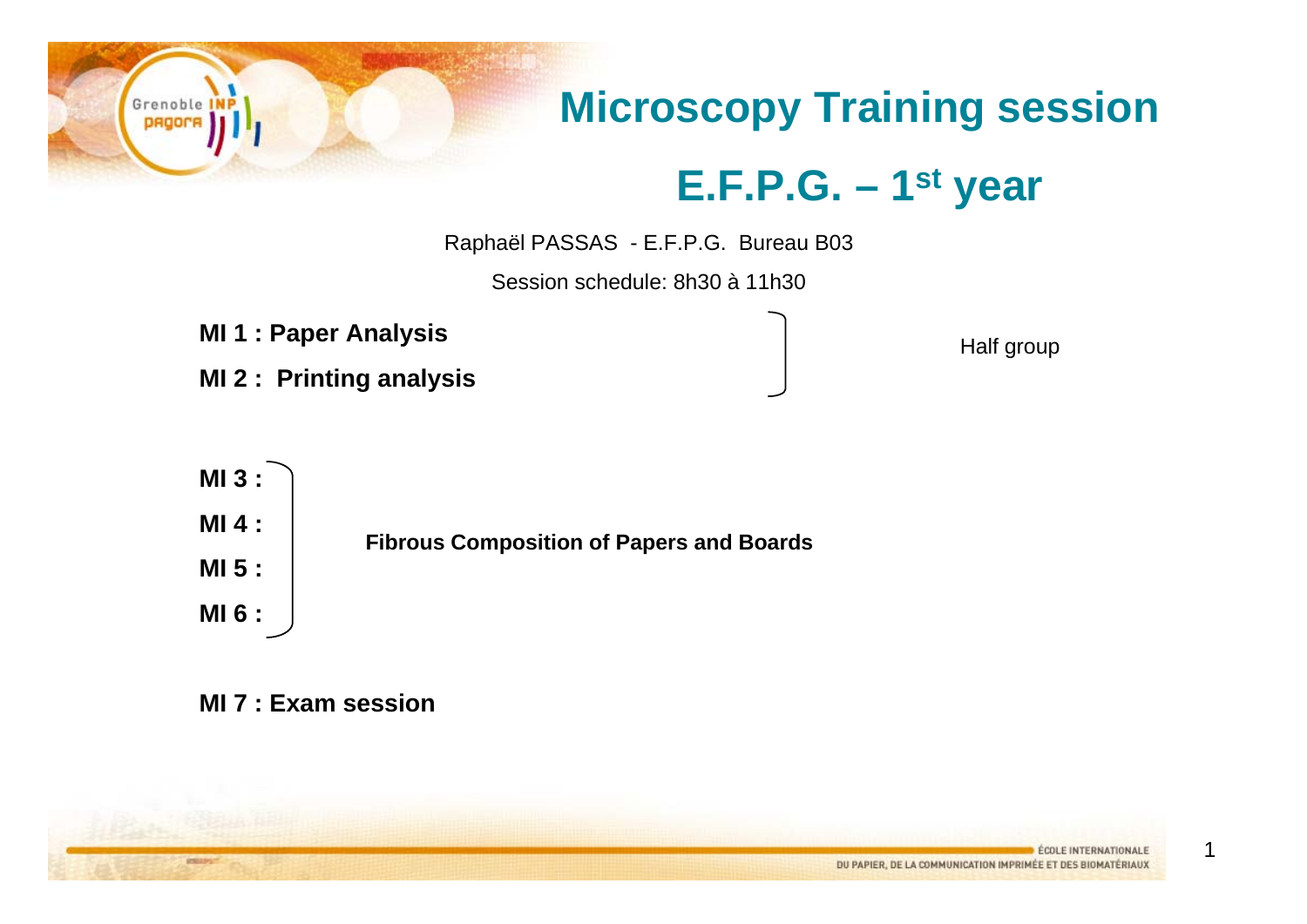#### **MI 3 : Paper study (1)**

### Reminder:

Grenob

- - Boards and Papers raw materials (fibres, fillers, others chemicals aids)
- - Element separation (Paper and boards layers, water disintegration, standard disintegration)
- - Qualitative and quantitative analysis (components, wood species, calculation)

 $\mathfrak{p}$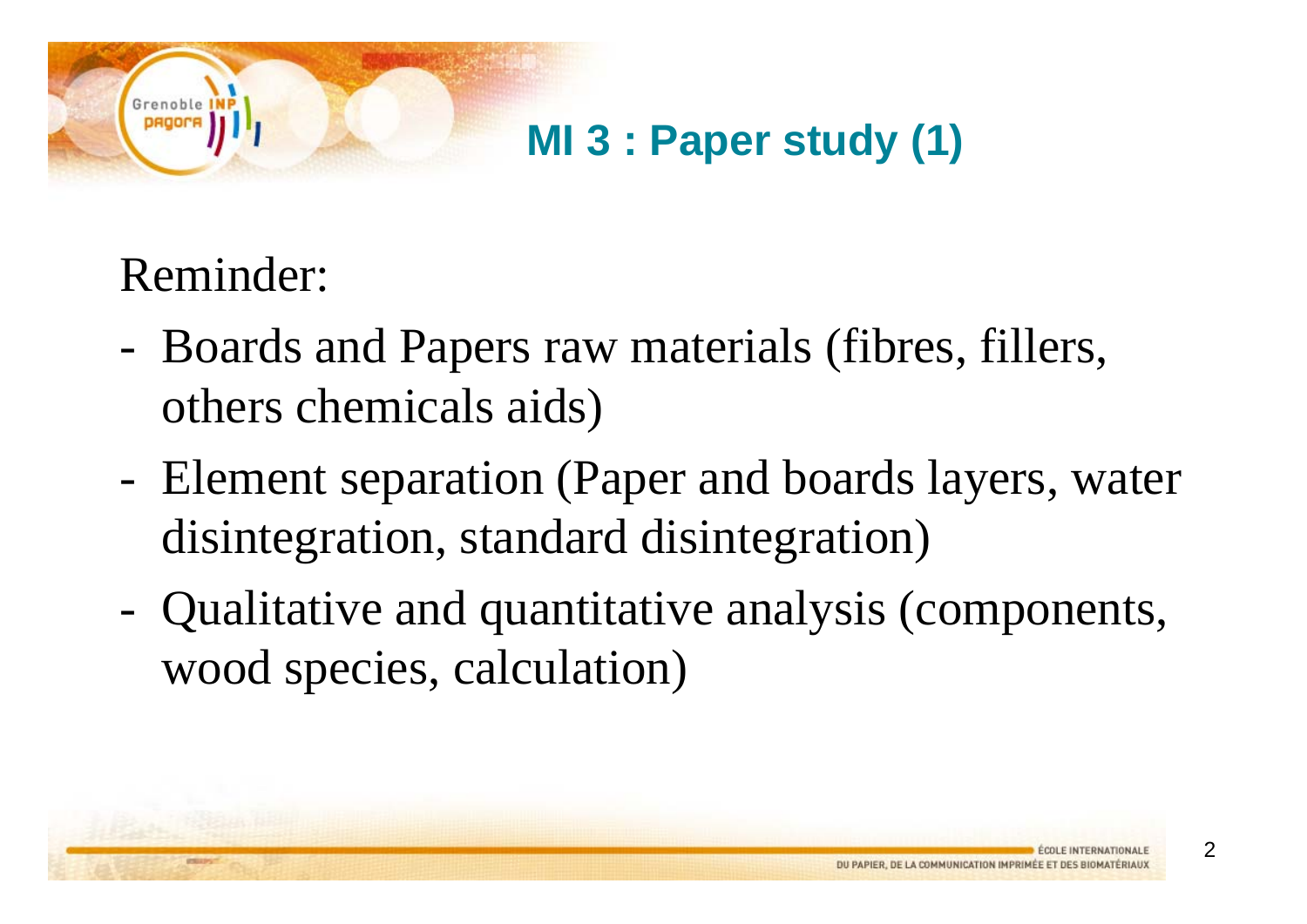

#### Documents:

Grenoble **DROO** 

- -Object identification table
- -Fibre identification key
- -Weight factor table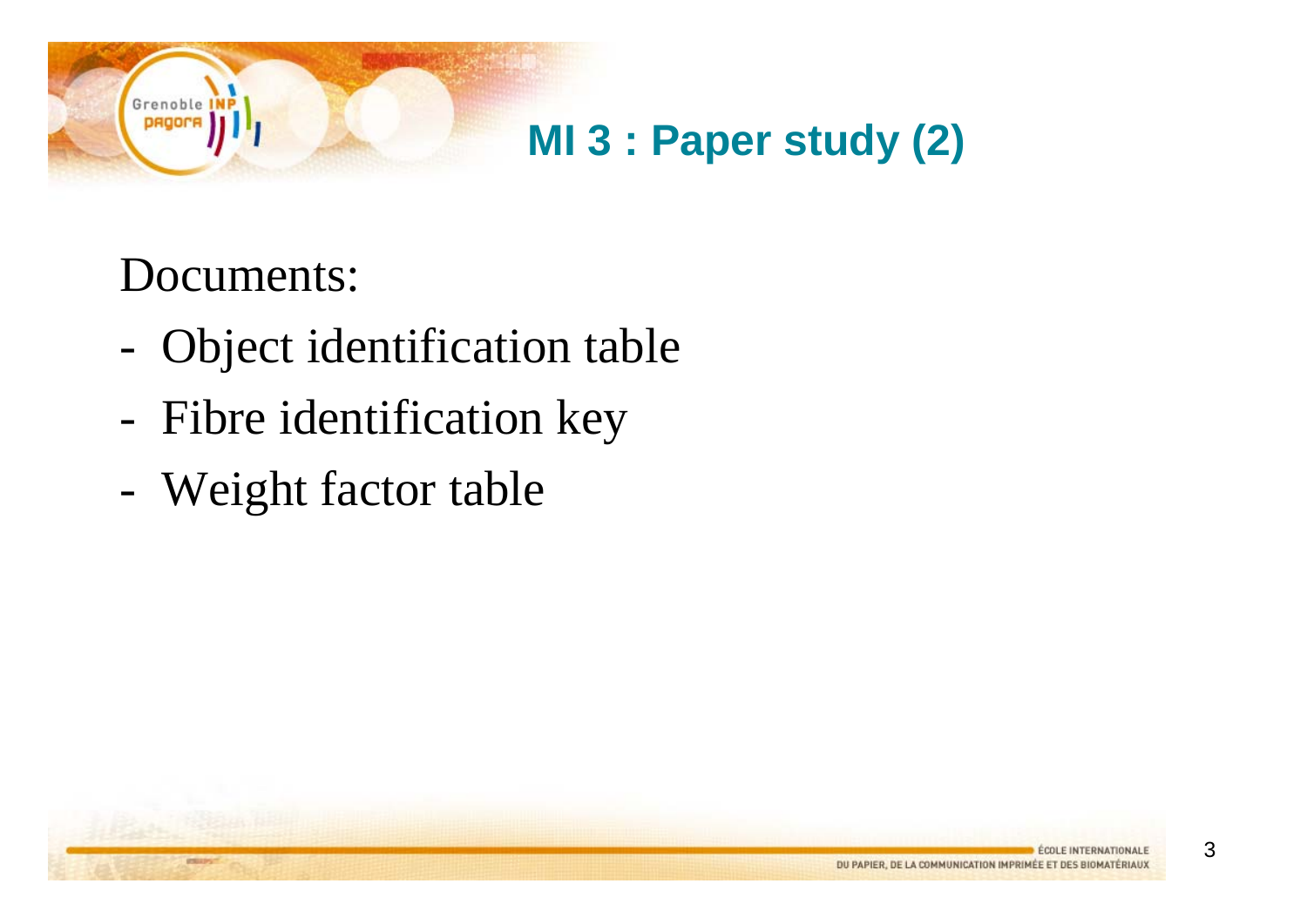#### **MI 3 : Paper study (3)**

#### Experimental work:

- -Which paper contains filler (paper #1 or paper #2) ?
- - What kind of fibre (hardwood /softwood) are contained in both paper (#1 & #2)?
- - Determine the amount of each components for the paper#2. All fibres come from bleached pulp

4

Grenob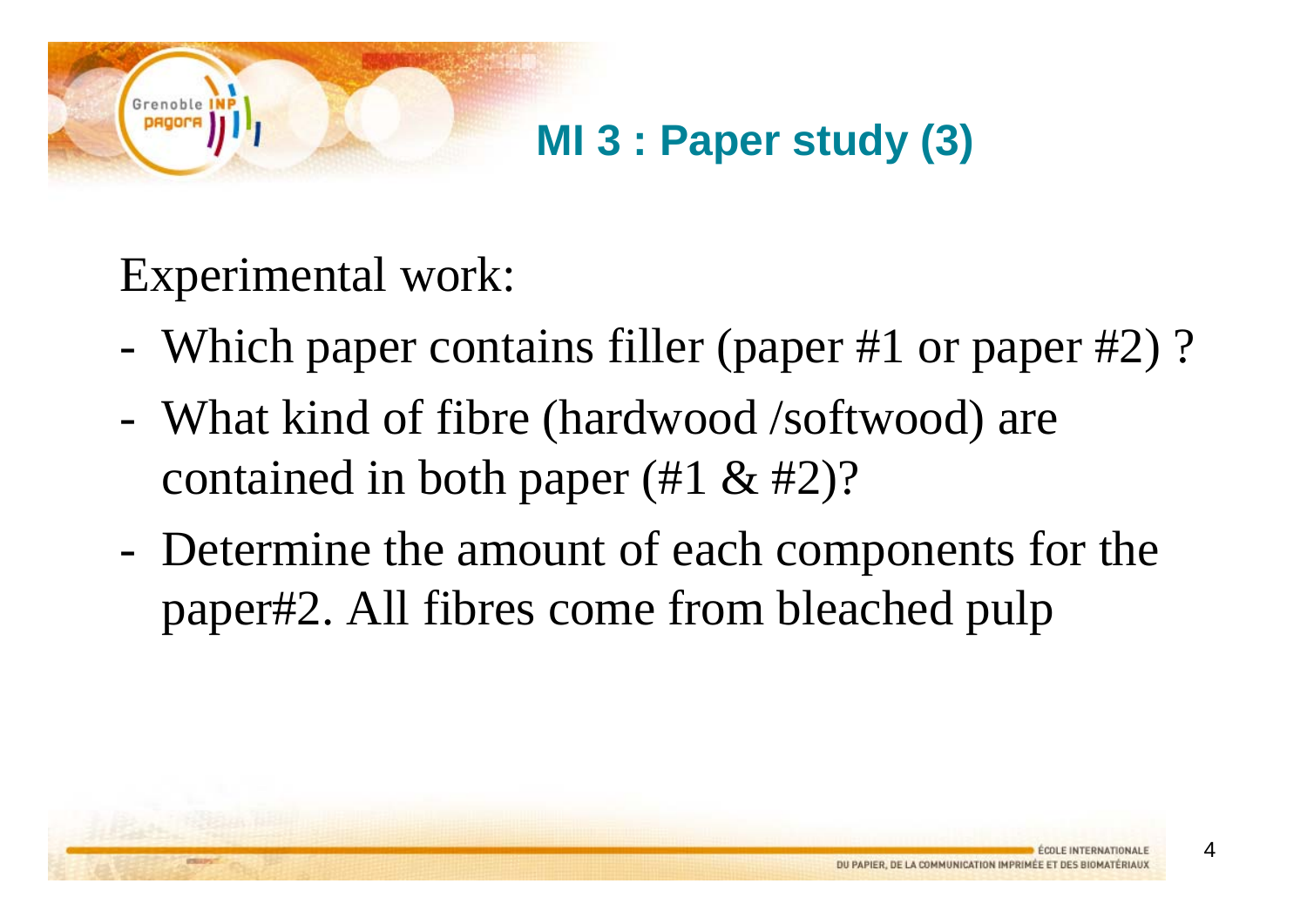### **MI 4 : Multi layers board analysis (1)**

Reminder:

Grenoble

-Characteristics of mechanical and chemical pulps

Documents:

-Pulp identification key

### Experimental work:

-Quantitative analysis of the multi-layers boards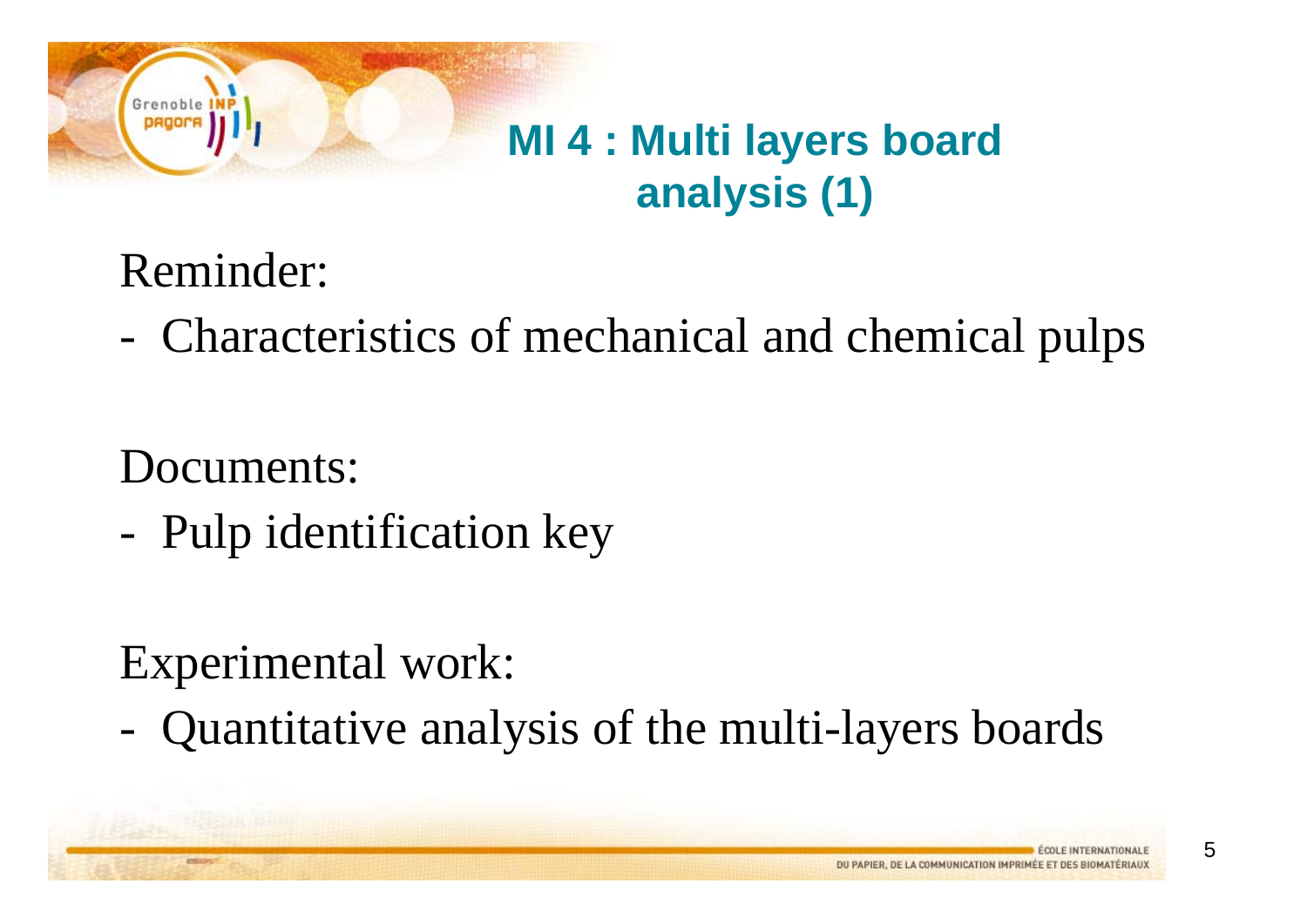#### **MI 5 : Species identification**

Reminder:

Grenoble

Used word in the identification key

Documents:

Softwood and hardwood identification keys

Experimental work:

- Known species analysis (Douglas Fir, Spruce, Scots Pine, Poplar, Birch, Eucalyptus, Acacia)
- Analysis of two unknown pulps "mélange 2 constituants" and "mélange de pâte"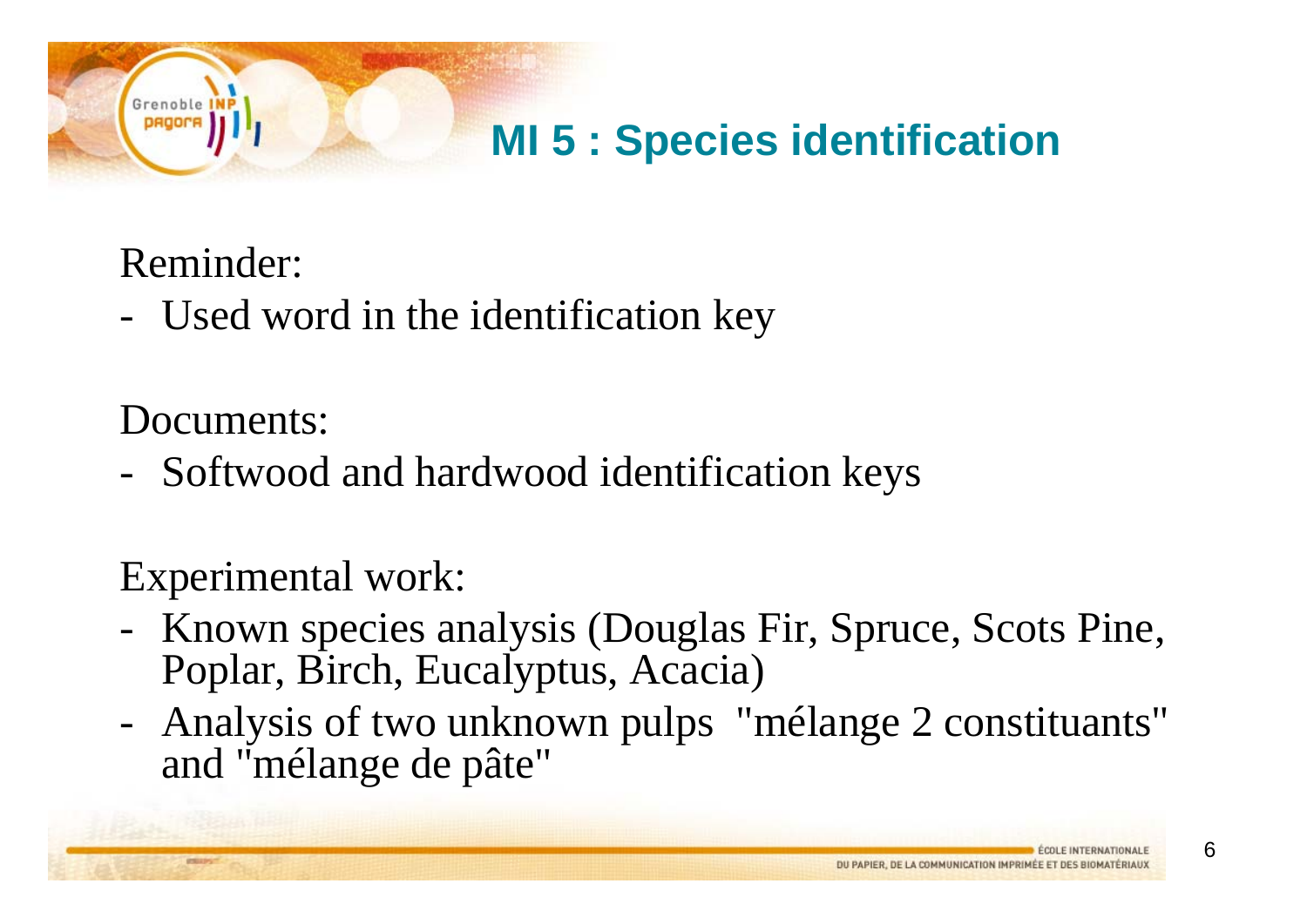

### Reminder:

Grenoble

-Mechanical and chemical damages

Practical works:

- -Refining study
- -Cooking and bleaching effects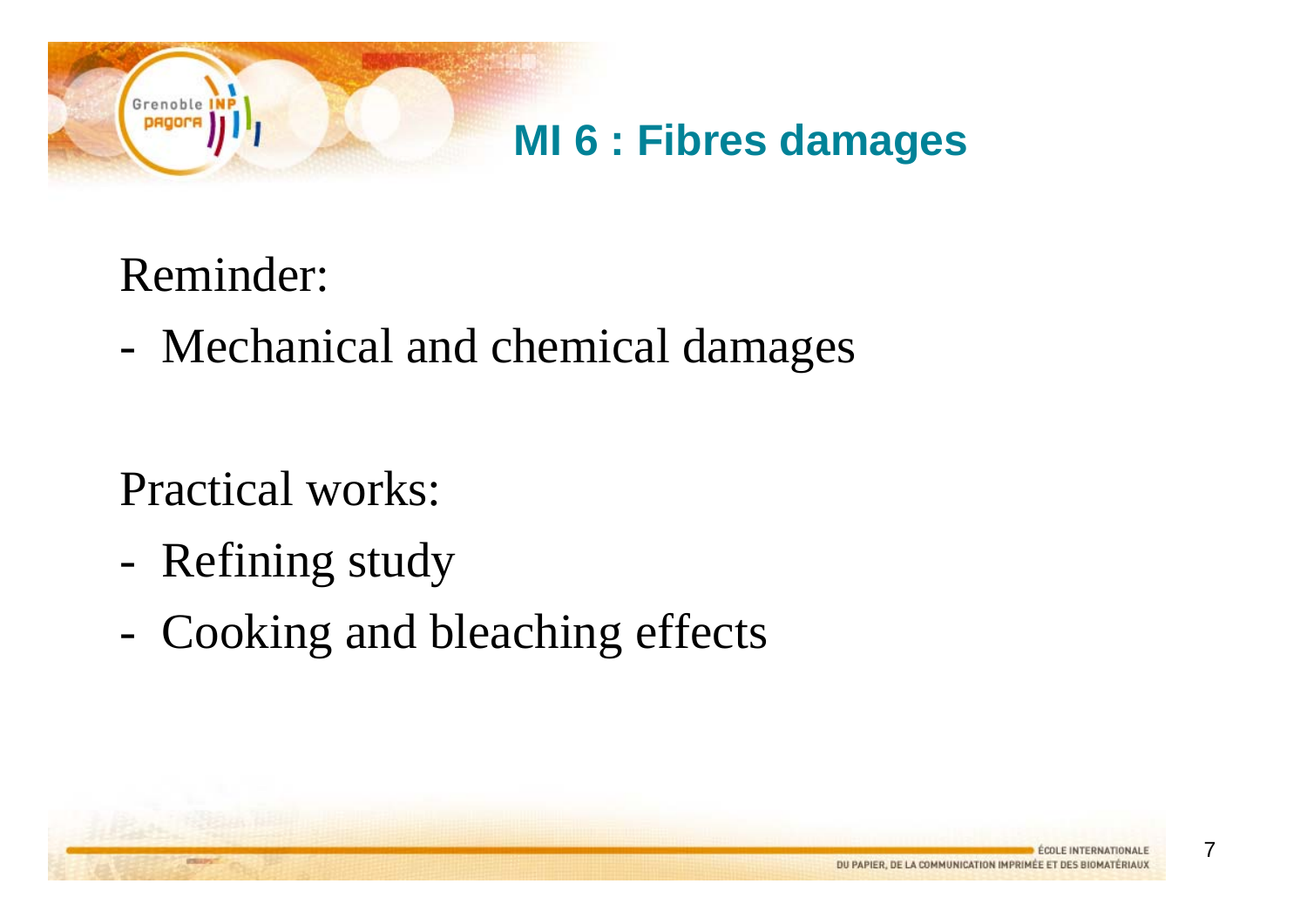

#### **Comments:**

- group of 2 or 3 persons
- duration : 3h00
- all your knowledge are tested

#### **Experimental work:**

-Work base on industrial problem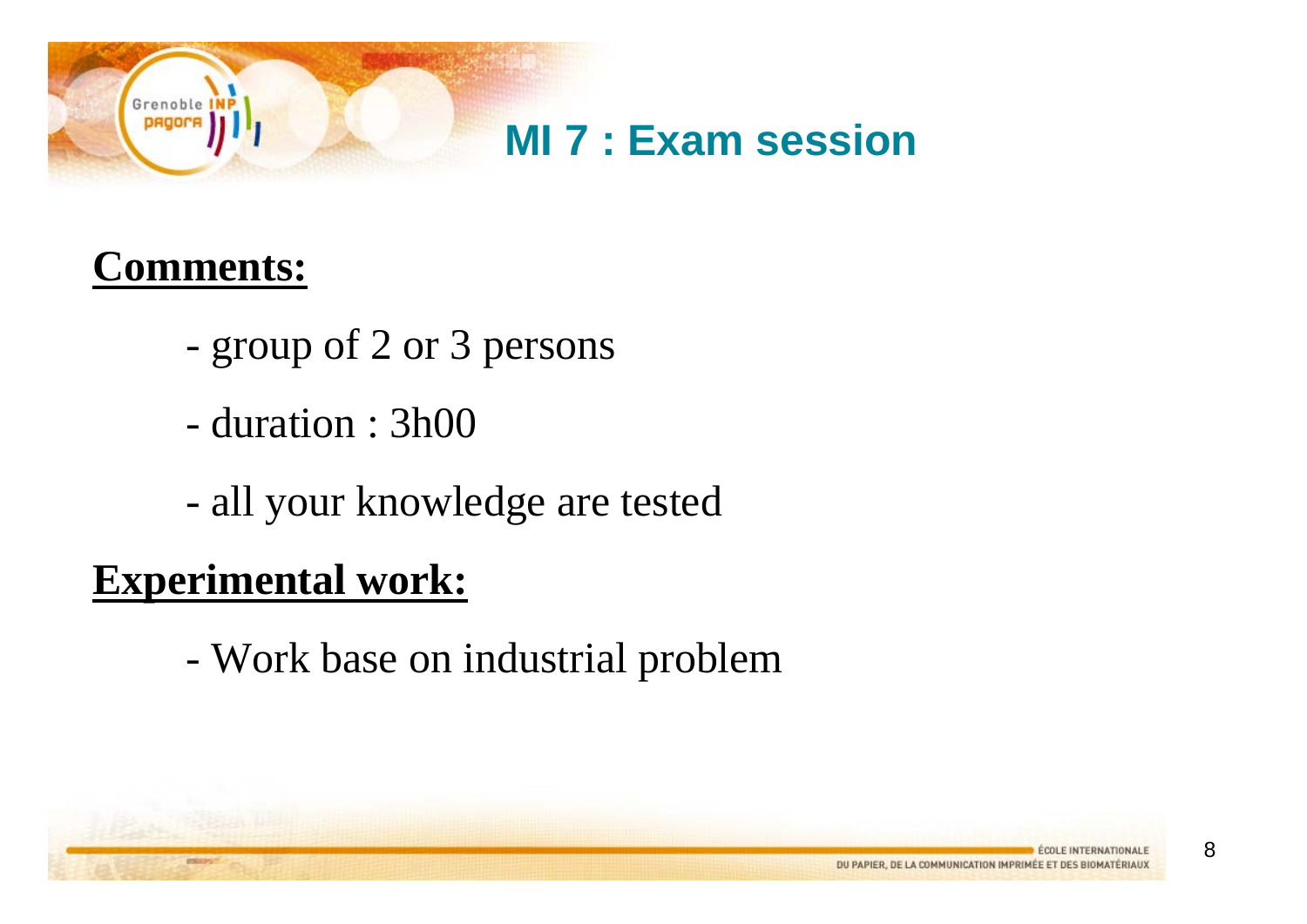

# Available documents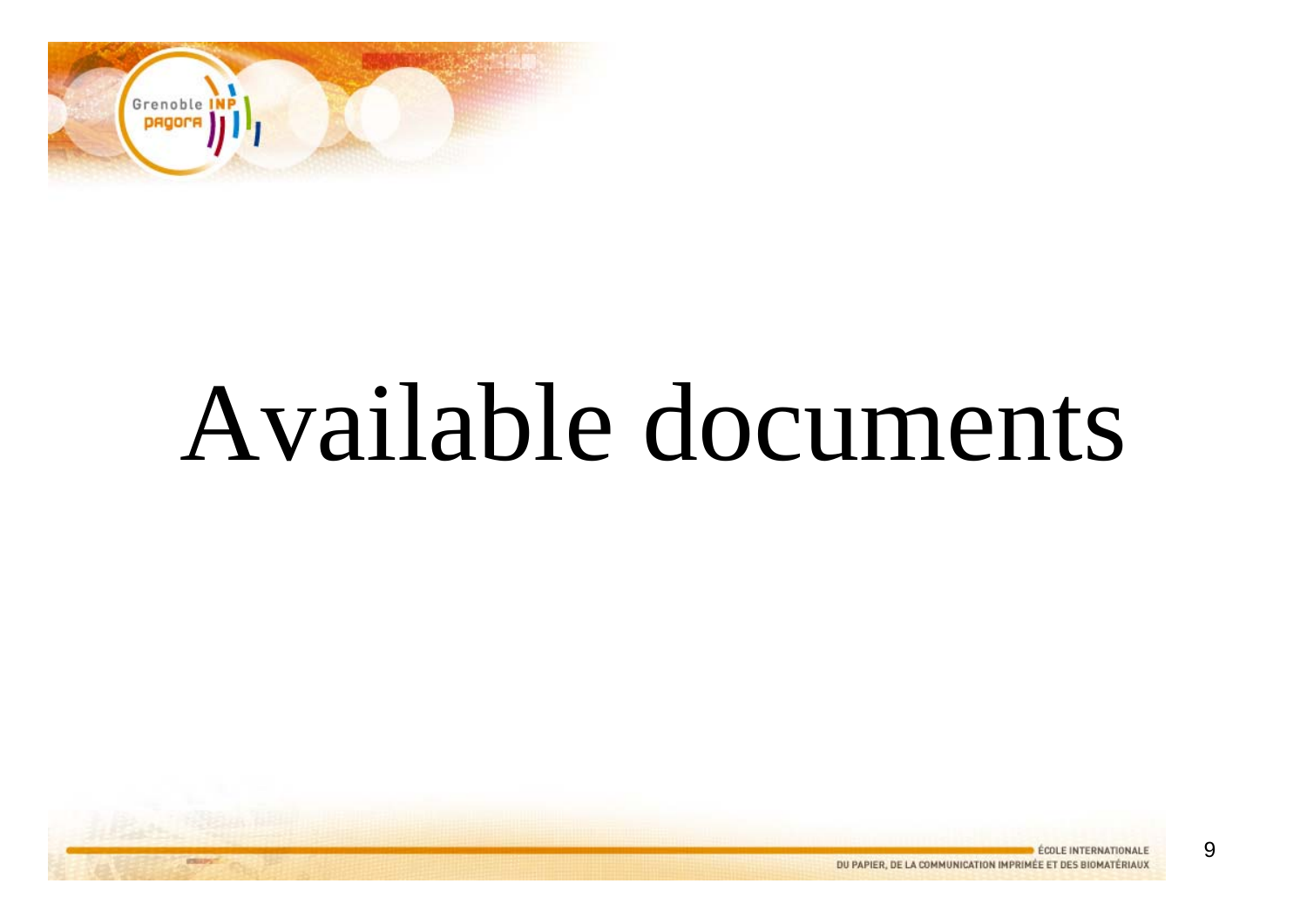

**Wood species identification - Raphaël PASSAS, E.F.P.G., 2006**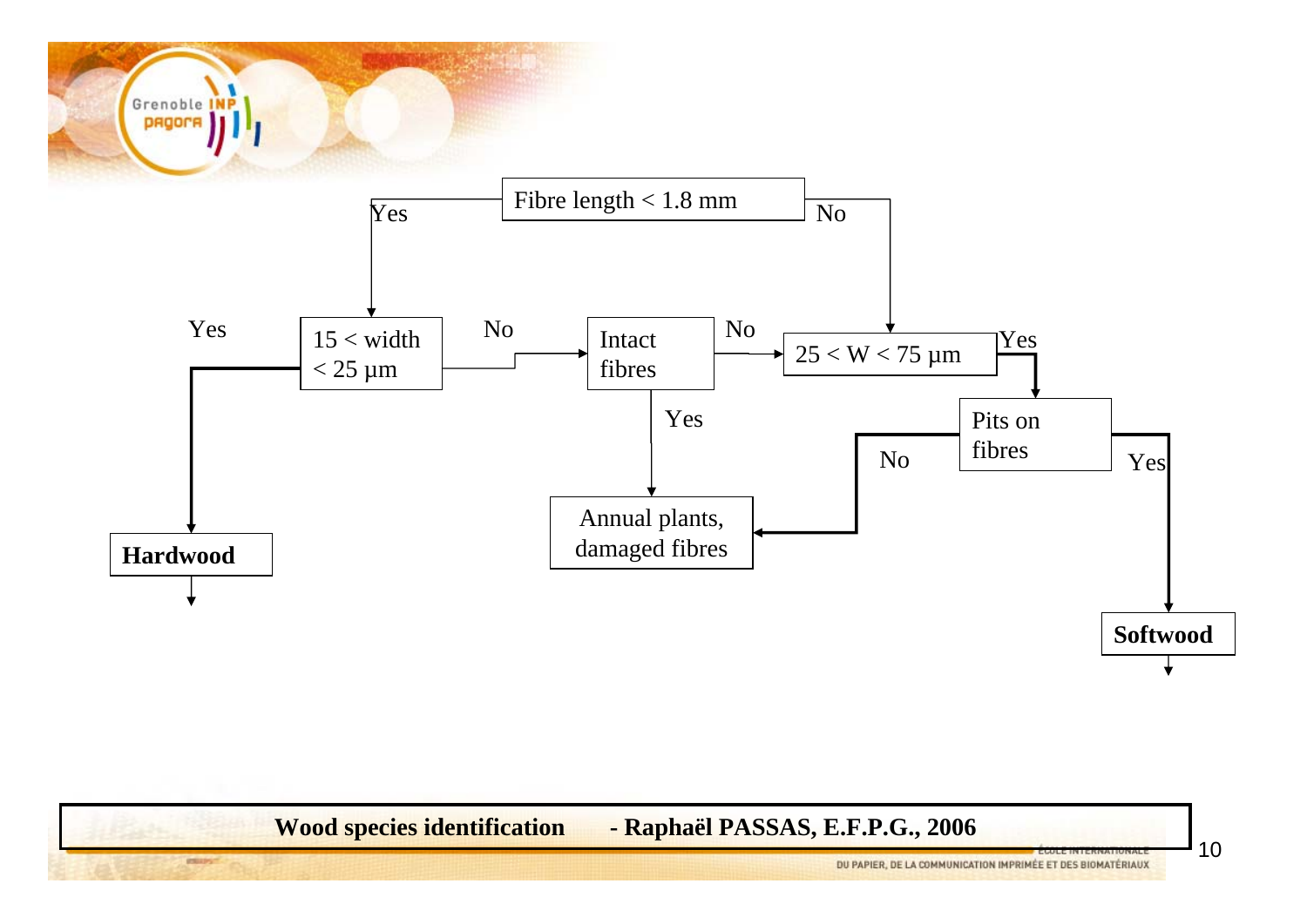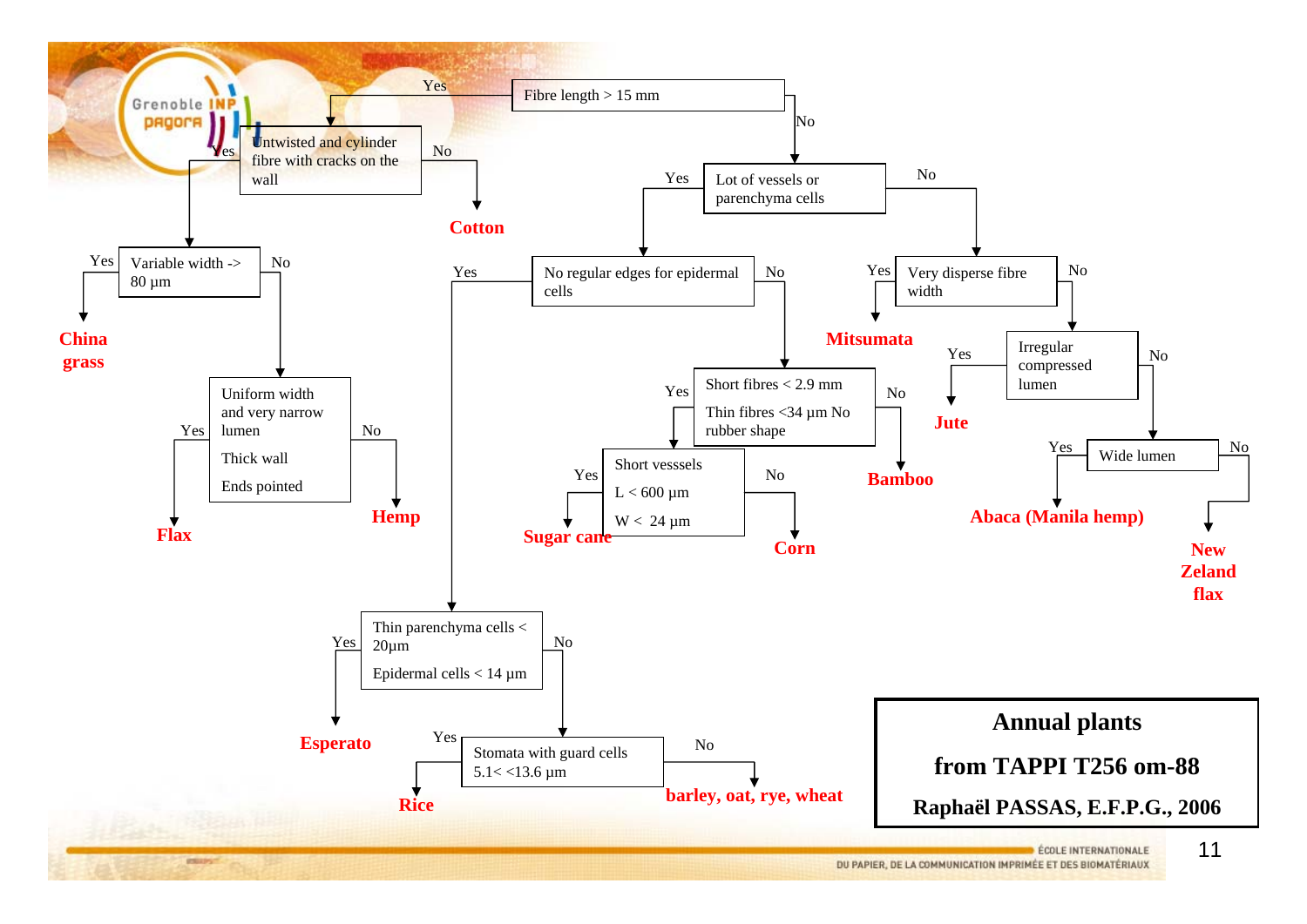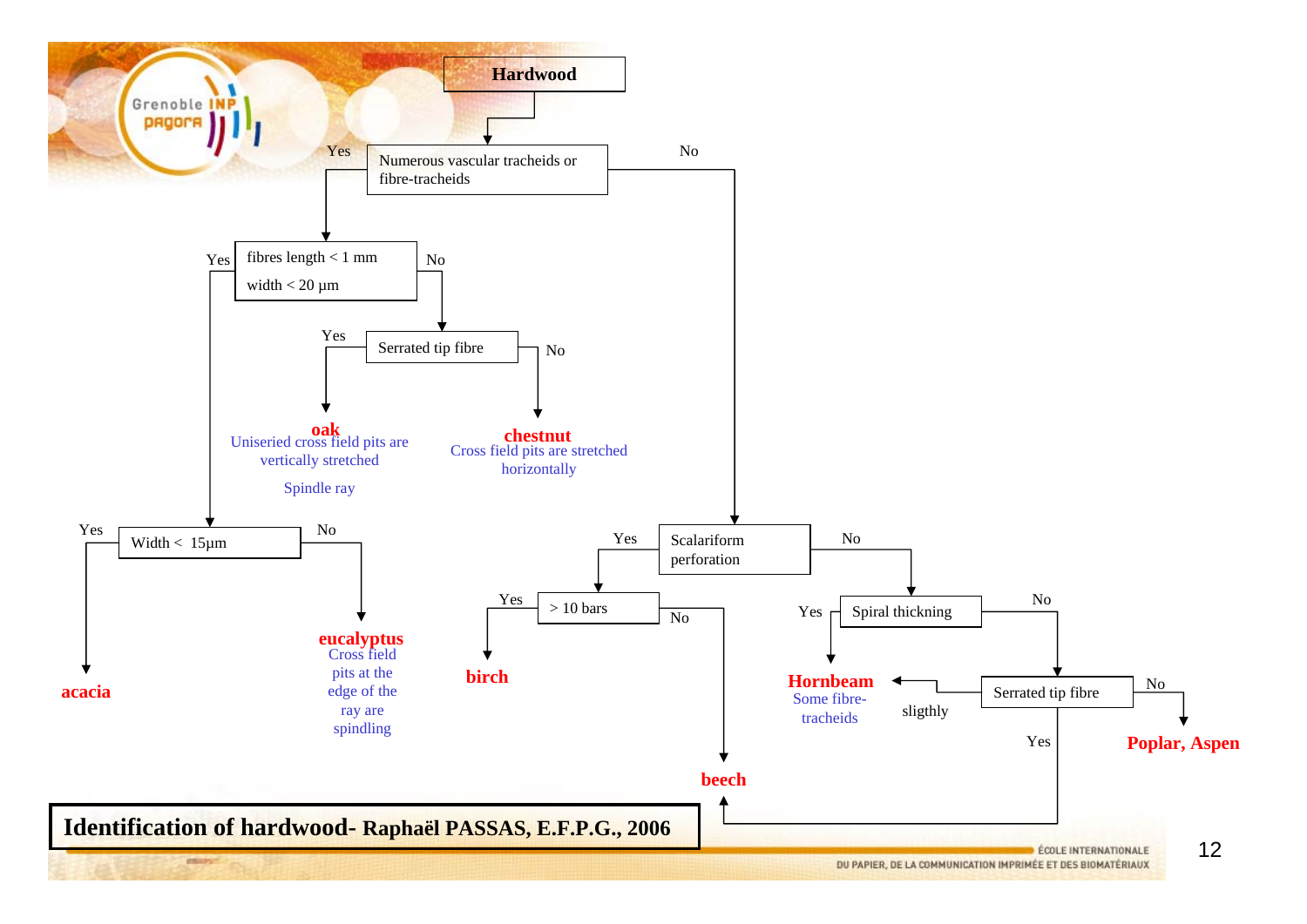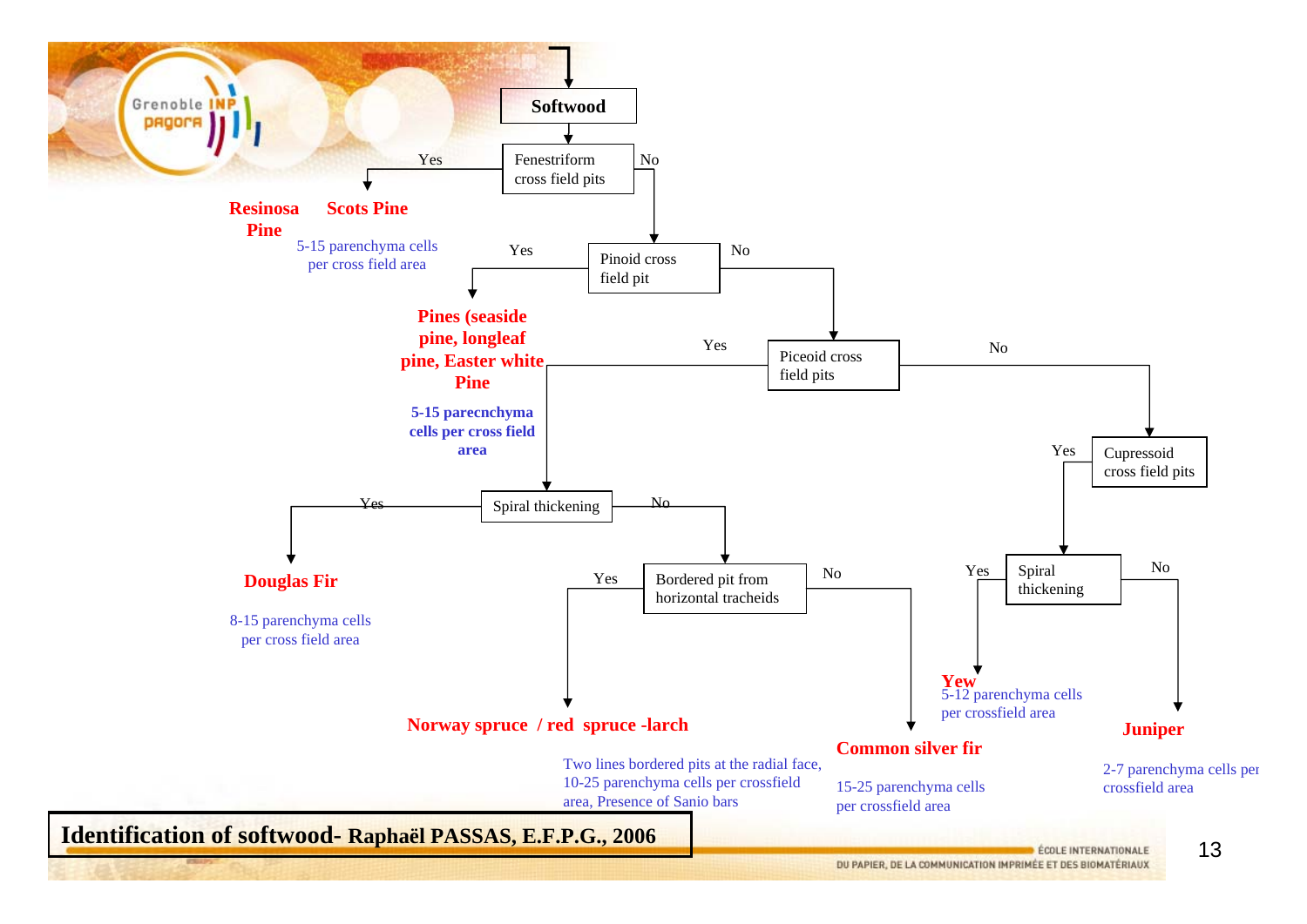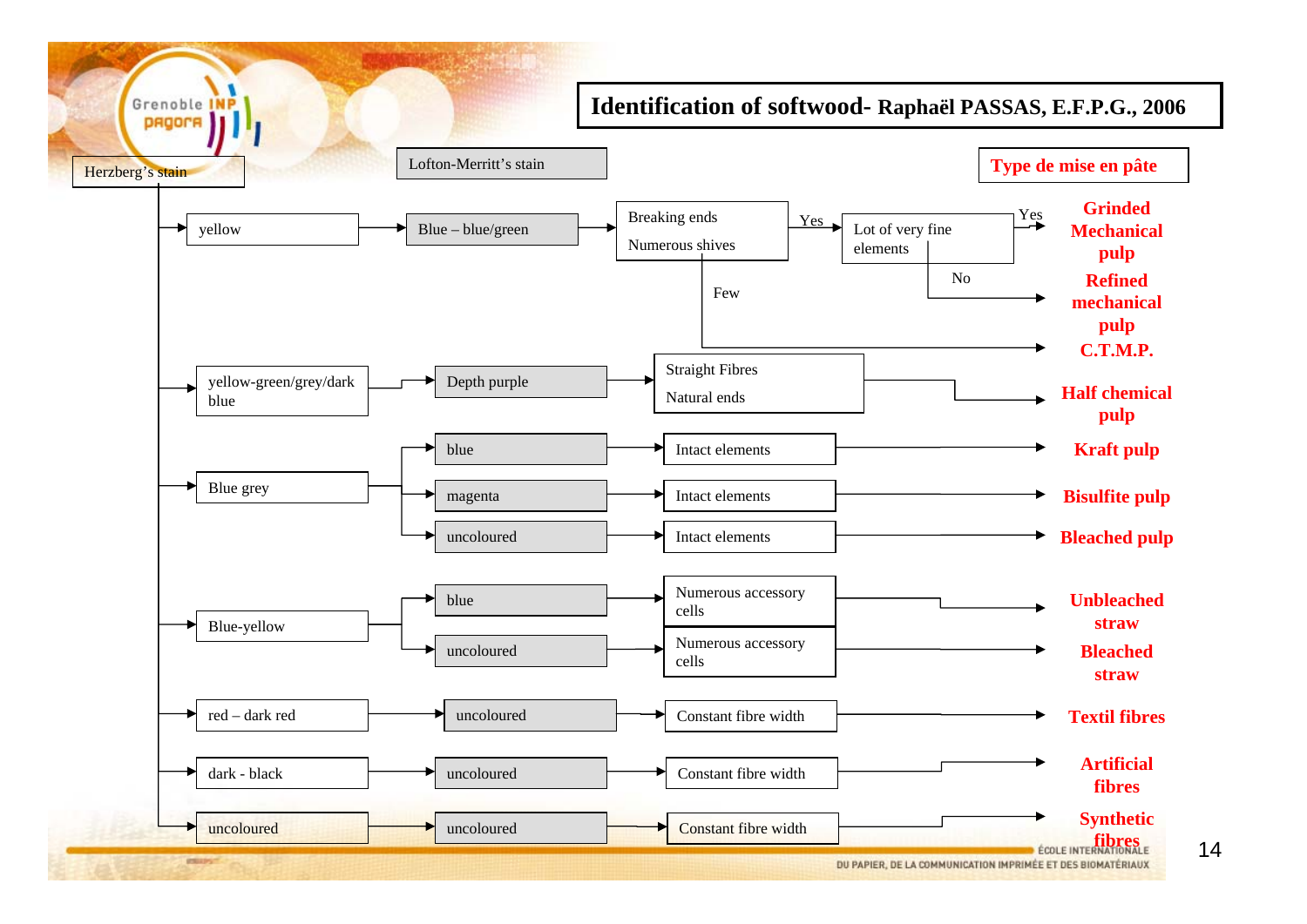#### Grenoble II **PROOFR**

#### **Softwood**

Douglas Douglas Fir Epicéa commun Norway spruce Epinette rouge Red spruce Pin sylvestre Scots Pine Pin maritimePin des maraisPin résinosaIfGenevrier

 Seaside Pine Longleaf Pine Resinosa Pine Pin Weymouth Eastern white Pine Sapin commun common silver fir Mélèze d'Europe European larch YewJuniper

#### **Hardwood**

Acacia AcaciaBouleau BirchChêne OakCharme HornbeamChâtaignier Chestnut Erable Maple Eucalyptus Eucalyptus (blue gum) Frêne blanc white ashHêtre Beech Liquidanbar Sweet gum Orme blanc white elmPeuplier Poplar Tremble Aspen

#### **Other fibres**

| Coton                                           | Cotton           |
|-------------------------------------------------|------------------|
| Ramie                                           | China grass      |
| Lin                                             | Flax             |
| Chanvre                                         | Hemp             |
| Esperato                                        |                  |
| Riz                                             | Rice             |
| Orge                                            | <b>Barley</b>    |
| Avoine                                          | Oat              |
| Seigle                                          | Rye              |
| Blé                                             | Wheat            |
| Edgeworthia - Mitsumata<br>Mitsumata            |                  |
| Jute                                            | Jute             |
| <b>Bambou</b>                                   | <b>Bamboo</b>    |
| Maïs                                            | Corn             |
| Canne à sucre                                   | Sugar cane       |
| Abaca (chanvre de Manille) Abaca (Manilia hemp) |                  |
| Lin de Nelle Zélande                            | New zealand flax |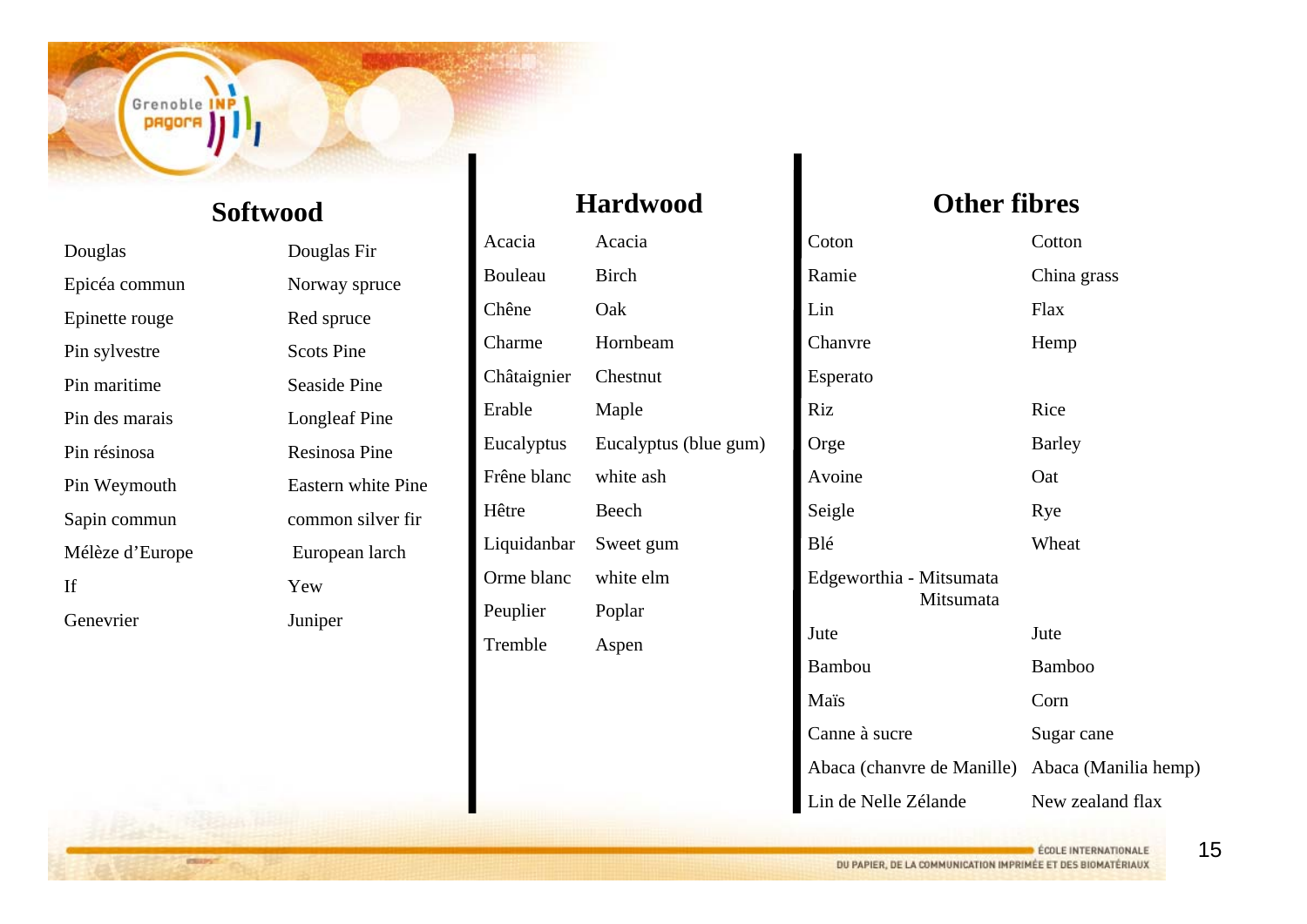# Weight factors

| Pulp                 | Softwood | Hardwood |
|----------------------|----------|----------|
| <b>Grinding pulp</b> |          | 0,6      |
| <b>CTMP</b>          | 1,8      | 0,6      |
| <b>Kraft</b>         |          | 0.3      |
| <b>Bisulfite</b>     |          | 0.3      |
| <b>Bleached</b>      |          |          |

**Softwood : number of field diameters**

**Hardwood : number of fibres**

Grenoble pagor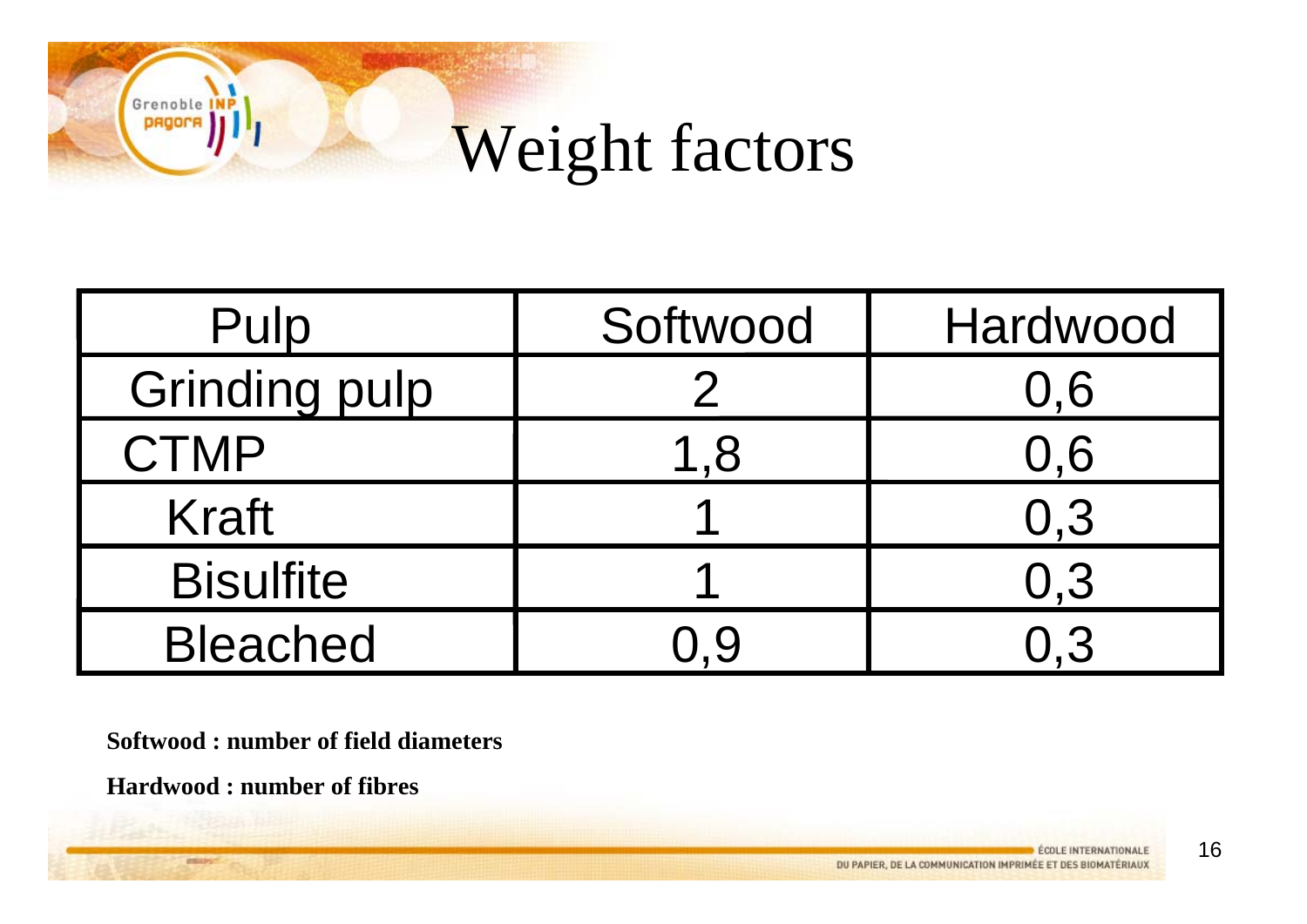

| Object name                    | Length<br>(mm) | Width<br>$(\mu m)$ | L/W ratio | <b>Shape</b>              | <b>End shape</b>                                                              | Other                                                        |
|--------------------------------|----------------|--------------------|-----------|---------------------------|-------------------------------------------------------------------------------|--------------------------------------------------------------|
| Springwood<br>tracheids        | $2 - 5$        | $30 - 70$          | ~100      | Stretched                 | round                                                                         | - bordered pits<br>- cross field pits<br>- spiral thickening |
| <b>Summerwood</b><br>tracheids | $2 - 5$        | $20 - 35$          | ~150      | stretched $-$<br>filiform | Little sharpe                                                                 | - bordered pits<br>- cross field pits<br>- spiral thickening |
| <b>Fibres</b>                  | $0,8-1,6$      | $15 - 20$          | ~150      | Very tapering             | sharpe                                                                        | - no pits at the surface                                     |
| <b>Tracheid-Fibres</b>         | $0.6 - 1.6$    | $15 - 25$          | ~100      | Tapering -<br>scrubby     | Little round                                                                  | - pits                                                       |
| <b>Vessels</b>                 | $0.6 - 1.5$    | $40 - 150$         | $1 - 30$  |                           | More or<br>lessVisible<br>appendix<br>Scalariform or<br>simple<br>perforation | Intervascular pits<br>Cross field pits<br>Spiral thickening  |
| Parenchyma cells               | $0,08 - 0,15$  | $10 - 15$          | $8 - 10$  | rectangular               |                                                                               | Cross field pits<br>Simple pits                              |